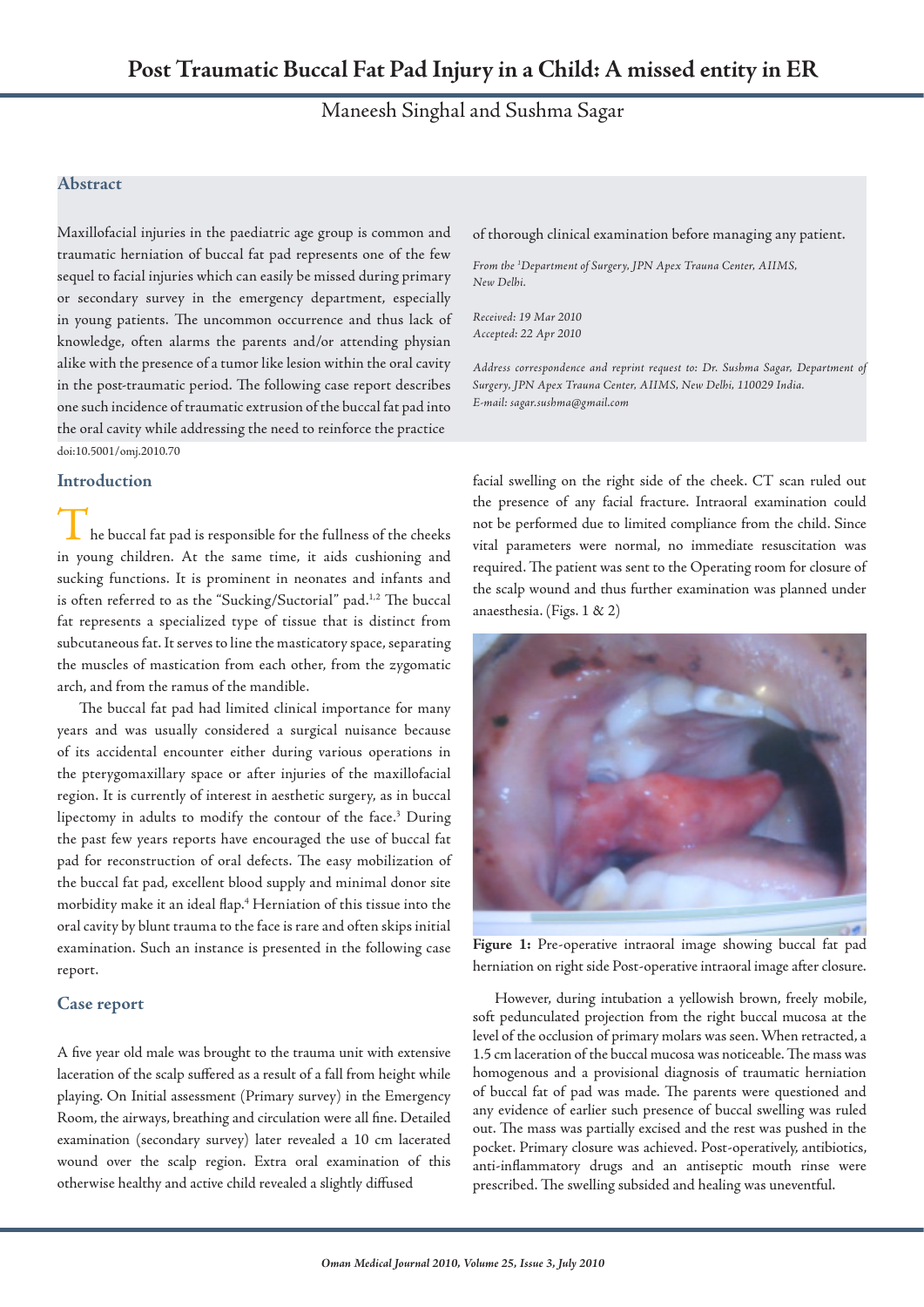

**Figure 2:** Post-operative intraoral image after closure

The histopathological examination of the tissue confirmed the earlier made provisional diagnosis of buccal pad fat herniation. The haemotoxylin and eosin stained sections revealed connective tissue stroma with groups and sheets of lipocytes, interstitial spaces occupied by abundant polymorphonuclear leucocytes and a few foamy macrophages. The child was discharged after a week.

#### **Discussion**

Complications arising from maxillofacial trauma may occur immediately following the injury during transit to the hospital in the pre-operative, intra and postoperative phases. Some complications may not arise until months or even years after the injury.<sup>5</sup> It is difficult to perform complete examination in young traumatized children and history given by parents may not always be adequate. The children are extremely difficult to evaluate.

In this patient, the scalp was profusely bleeding, which could have endangered the circulation profile of the patient, and moreover the airway was not threatened, so no further consideration was given to the intraoral status initially, and patient was rushed to the operating room. This represents the common trend amongst Emergency physicians to overlook such intraoral injuries even in adults. This report aims to highlight this fact so that such missed diagnosis can be prevented with high index of suspicion for such injuries.

Review of literature revealed that traumatic herniation of buccal fat pad is a rare phenomenon. Most reported cases were of infants or young children with an age ranging from 5 months to 5 years. Injuries are usually by a foreign object such as a pencil, when held in the mouth resulting in puncture wounds of the buccal mucosa. Further sucking action may result in the fat pad being pulled out. The most characteristic aspect of this lesion is that the mucosal

injury or perforation may be very small compared to the size of the extruded mass.

 The principle muscle of the cheek is the buccinator which invests the buccal fat pad or Bichat's pad on its outer aspect.6 The buccal mucosa can be traumatized by the teeth in an accident such as falling off a bicycle. An external force may also cause rupture of the buccal mucosa, as in the case reported here. There has also been a case reported in which herniation of the buccal fat pad into the maxillary sinus occurred associated with the fracture of the lateral wall of the maxillary sinus, following a blow to the face.<sup>7</sup>

As reported in literature, extra oral herniation is mentioned as pseudoherniation of the buccal fat pad or 'Chipmunk cheek' caused mainly by surgical trauma.8

Tumors such as lipoma, traumatic fibroma (inflammatory hyperplasia) salivary neoplasm hemangioma forms the differential diagnosis.2 However, the history of trauma, absence of prolapse before the injury, its occurrence in infants and young children, specific anatomic sites, adipose appearance, locating the perforation from where the mass is arising and the histopathology, are the characteristic features important for diagnosing the condition. As for the treatment, an alternative to excision is to reposition the herniated buccal fat pad to its anatomic position at the earliest, before a large portion is allowed to extrude, followed by primary closure.<sup>5</sup> Being relatively avascular, fatty tissue when damaged has a tendency to necrose or undergo atrophy.<sup>9</sup> Infection and inflammatory reaction due to salivary contamination, bacterial aggregation and necrosis of the tissue due to occlusal trauma and delay in treatment can often complicate the situation, although partial conservative excision may seem to be a better option. Removal of the fat pad may produce a change in the facial contour, reducing cheek fullness, highlighting the malar eminences and giving a more sculptured look to the face. Since buccal fat pad is intimately related to the masticatory muscles, facial nerve and parotid wound, great care must be taken to avoid injury to the parotid duct, by locating the parotid papilla. Exploration for foreign bodies and irrigation are important before closing the wound. There have been no reports of recurrence of herniation or any other complications.

## **Conclusion**

Traumatic herniation of the buccal fat can be seen in young patients with blunt facial injuries. The diagnosis becomes difficult in view of lack of patient cooperation and/or adequate examination of the oral cavity in the emergency department. The diagnosis may further be overshadowed in cases where life threatening conditions require major attention. The possibility of occurrence of such a condition, however, should be included while screening the oral